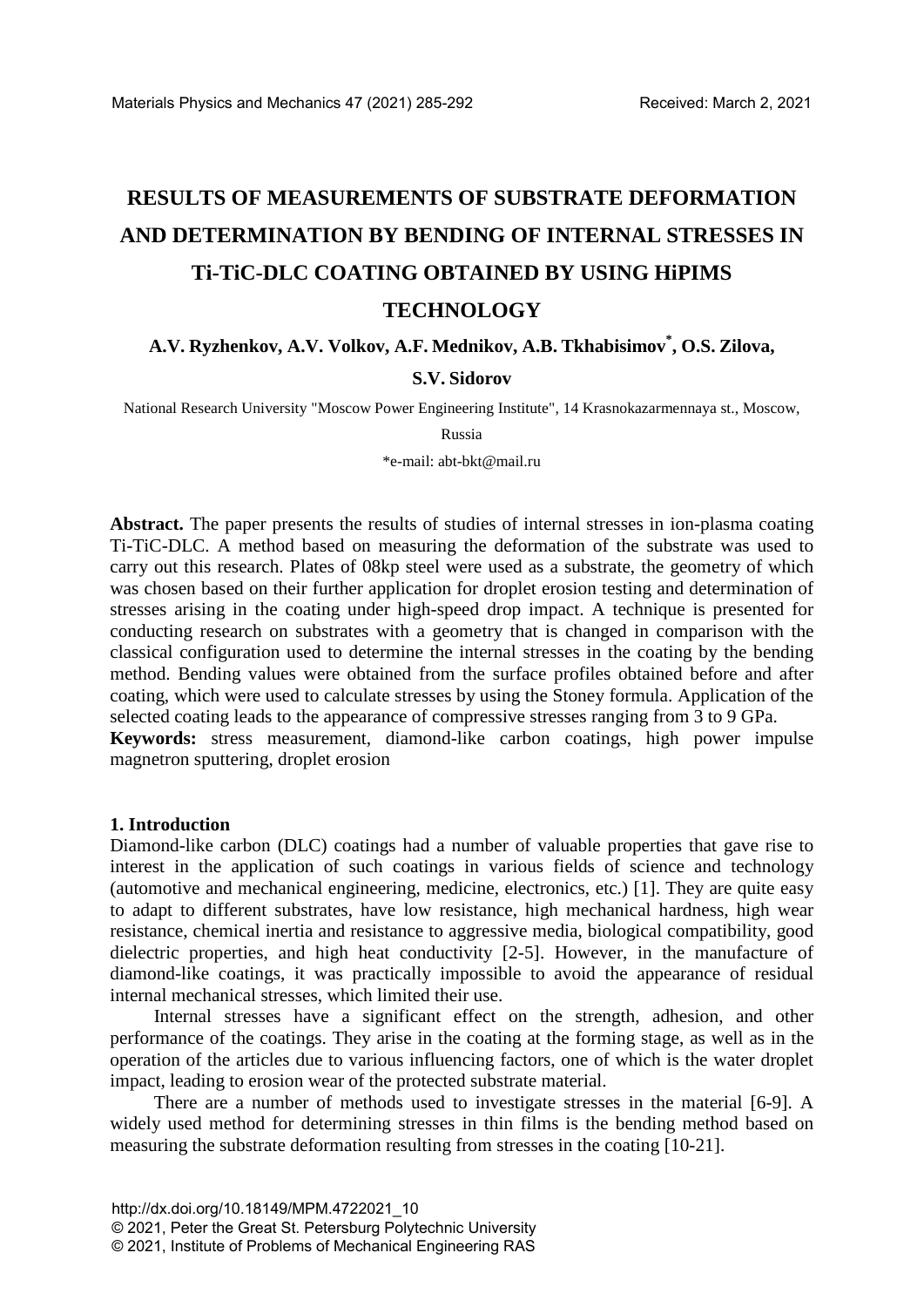The study of changes in internal stresses in the coating after water droplet impact is possible when using substrates with geometry that meets the requirements for substrates for erosion tests at the set of research and development equipment of Unique Research Installation (URI) «Hydroshock rig «Erosion-M» NRU «MPEI».

The purpose of this work was to study the internal stresses exerted during the formation of the Ti-TiC-DLC coating using the HiPIMS technology (High Power Impulse Magnetron Sputtering) based on the developed method for measuring the deformation of a substrate with geometry changed in comparison with the classical configuration.

#### **2. Materials and methods of research**

To study internal stresses using the bending method, 08KP sheet steel substrates in the form of plates with a size of  $10 \times 20 \times 1$  mm were selected. The plates had holes for their attachment in the tooling during coating and in the holders for subsequent erosion tests on the URI «Hydroshock rig «Erosion-M» NRU «MPEI» (see Fig. 1).

The initial surface of the plates (hereinafter referred to as substrates) was subjected to pre-abrasive treatment, after which the primary surface profiles were measured. Profiles were measured on a Dektak 150 mechanical profilometer in two mutually perpendicular directions in accordance with the diagram (see Fig. 2). The scheme for measuring the curvature of the substrate is due to its geometry and the intended location of the erosion "trace", which is formed on the surface due to the high-speed water drop impact of the mono-dispersed flow.



**Fig. 1.** Attachment of substrate in erosion test holder



**Fig. 2.** Diagram of substrate surface profile measurement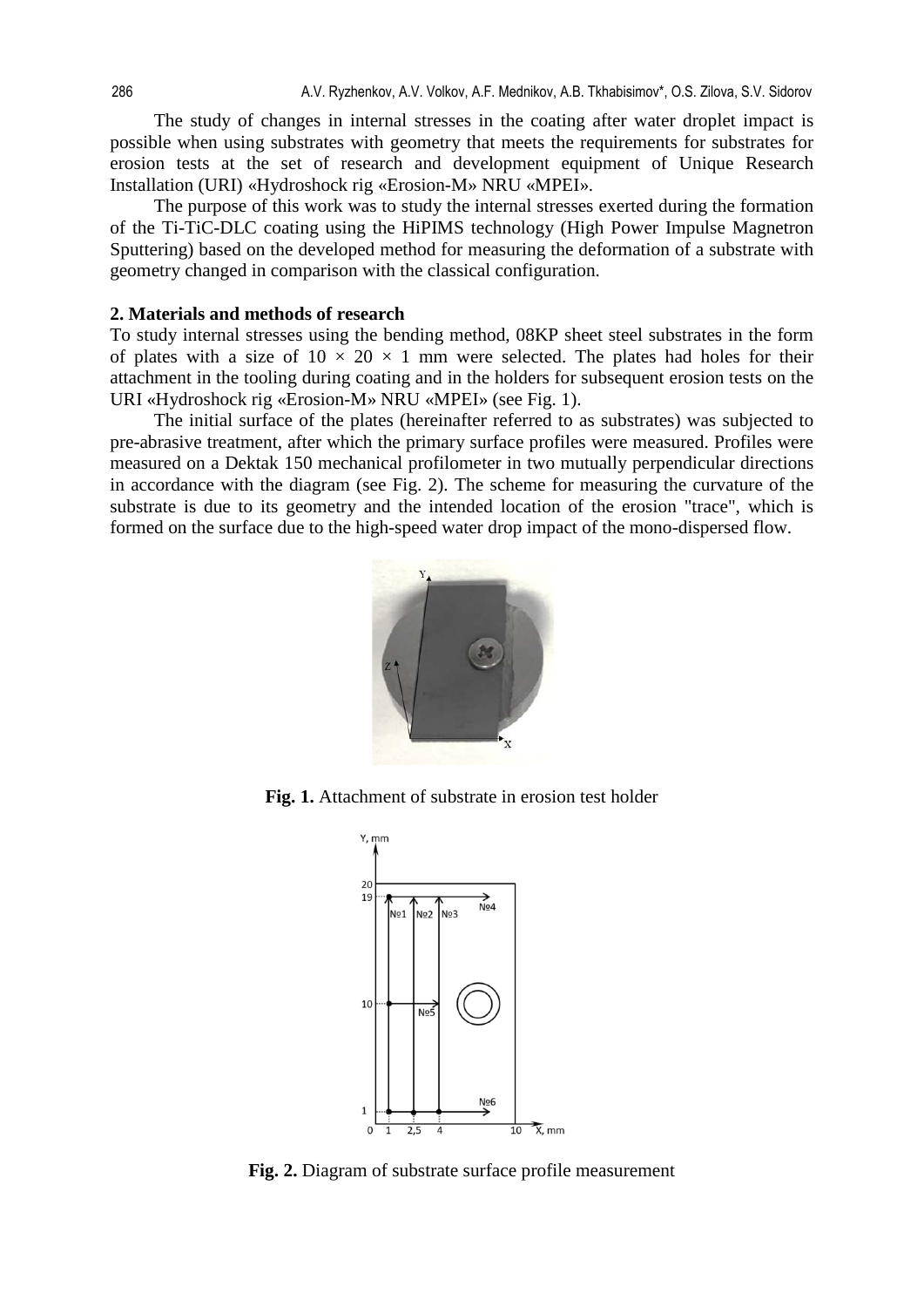The length of the profiles, when measured along the long side of the substrates (along the Y-axis) was 18 mm, when measured along the short side (along the X-axis) – from 8 to 4 mm (the length of the profiles is reduced due to the presence of a fastening hole). Note here that said cross-profiles are auxiliary to assess substrate outlier unevenness (Z-axis) due to its fixation in tooling at the subsequent application of cover and at fixation in the holder at erosion test with due account being taken of a relatively large area of fasteners relative to the width. Longitudinal profiles are intended for subsequent assessment of the effect of water drop impact action on substrate bending. Their location was determined based on the fact that the expected width of the erosion "trace" arising from the water droplet impact, the composition is  $2\div 3$  mm, and in the future, the profiles will pass in the area of the water drops impact and near it.

After obtaining the primary (preliminary) surface profiles, a coating of the type Ti-TiC-DLC was formed on the substrates by a magnetron method on the specialized ionplasma equipment «Gefest-HiPIMS». The coating mode was based on the study results of the main mode parameters influence the coating properties. The selected mode provides a good combination of hardness, adhesion, and tribological characteristics. For the synthesis of coatings, target-cathodes from titanium VT1.0 were used. The substrates were degreased and wiped prior to installation in the vacuum chamber. Then they were installed in a vacuum chamber, providing planetary rotation inside the plant. After that, the vacuum chamber was closed and pumped out to a high vacuum to a pressure of  $10<sup>4</sup>$  Pa. Simultaneously with the pumping out of the vacuum chamber, it was heated to 200 °C to intensify degassing processes. After reaching the pressure in the vacuum chamber  $10^{-4}$  Pa, the heating was turned off, the vacuum gate was throttled for half and plasma-forming gas was supplied to a pressure of 0.3 Pa. High purity argon was used as plasma-forming gas. On the substrates moving inside the vacuum chamber planetary, supply negative voltage (bias voltage) of the order of 1000 V and anomalous discharge was burned, ion cleaning (IC) was carried out. To intensify the IC process, 2 magnetrons for low power (up to 1 kW) were included on the surfaces of the substrates. After IC, an adhesive layer of pure carbide-forming metal – titanium – was applied to the surface of the substrates. At the same time, magnetrons worked in dual-mode at a power of up to 5 kW. The negative voltage applied to the substrates was 110-120 V. An intermediate layer of titanium carbide was applied after the adhesive layer was formed. For this purpose, reaction gas of high purity methane with a flow rate of up to 1.8 l/h was additionally supplied to the chamber through the gas inlet system. After the intermediate layer was formed, the final coating layer, DLC, was applied. For this, the flow rate of the reaction gas – methane smoothly increased in the range from 1.8 l/h to 9 l/h, while the negative bias voltage was up to 180 V.

After the coating formation, the surface profiles were re-measured in the same areas and the same length as the preliminary profiles. The determination of stresses in the coating was carried out by using the well-known Stoney formula [17-21]:

$$
\sigma = \frac{1}{6} \left( \frac{1}{R_{post}} - \frac{1}{R_{pre}} \right) \frac{E}{(1-\nu)} \frac{t_s^2}{t_f},\tag{1}
$$

where  $\sigma$  – stress in the film, after deposition,  $R_{pre}$  – substrate radius of curvature, before deposition,  $R_{post}$  – substrate radius of curvature, after deposition;  $E$  – Young's modulus substrate material,  $v -$  Poisson's ratio substrate material,  $t_s$  – substrate thickness,  $t_f$  – film thickness. For 08KP steel, Young's modulus was assumed to be 203 GPa, the Poisson coefficient was 0.28.

To define the radius of curvature of the substrate surface before and after coating formation (Pre-, Post-deposition) using profilometer software for the obtained primary profiles (Raw curves), the roughness component was excluded (see Fig. 3). After eliminating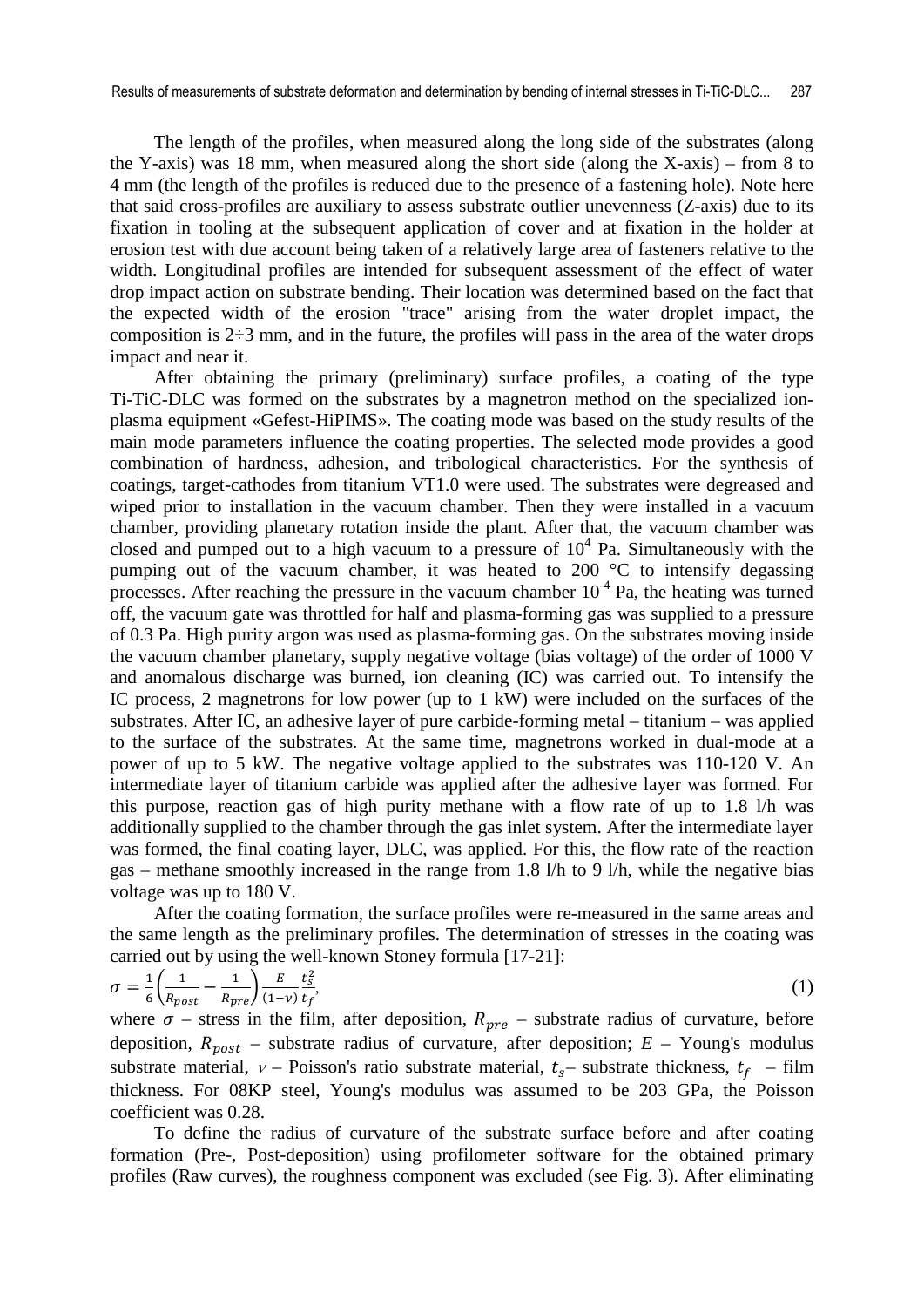the roughness of the profile (Pre-, Post-deposition Data Curves), the bend of the substrate was evaluated, then it determined the radius of curvature of the surface and the amount of internal stresses.



**Fig. 3.** Characteristic view of the division of the primary surface profile into a roughness profile and a waviness profile with macro-deviation

The surface curvature radius was estimated according to the formula:  $R = \frac{l^2/4+d^2}{2d}$  $\frac{4+u}{2d}$ , (2)

where  $R$  is the radius of curvature of a substrate,  $l$  is profile length (or the analyzed site of a profile),  $d$  is a vertical (in the Z-axis direction) bend of a substrate on  $l$  length. The thickness of a coating demanded calculation of internal stresses for formula (1) was defined on the metallographic cross-section slips made after measurement of profiles of a surface.

At the production of cross-sections slips the cutting of substrates on the abrasive detachable machine with a linearly mobile system of a cut PowerMet of 3000 (Buehler GmbH) was carried out. Then substrates were pressed with the use of an automatic press for a hot press-fitting of Simplimet of 1000 (Buehler GmbH) in an electroconductive compound with the high content of graphite for providing further researches of a substrate on the scanning electron microscope. Grinding and polishing of the pressed substrates were carried out on the grinding and polishing BETA/1 (Buehler GmbH) machine with an automatic nozzle of VECTOR.

The made metallographic cross-section slips were investigated on the scanning electron microscope of TESCAN MIRA 3 LMU with the cathode Schottky with field emission issue in the mode of the return reflected electrons (BSE).

#### **3. Results and discussion**

The characteristic appearance of coated and uncoated substrates is shown in Fig. 1. The initial substrates are characterized by the presence of a curvature prior to coating due to fabrication and pre-abrasion of the surface. The characteristic view of the longitudinal and transverse profiles (after eliminating the roughness profile) before and after coating formation is represented by Figs. 4-5.

The amount of vertical bending in the Z-axis direction of the substrates on cross profiles having a length of 4 to 8 mm taken in the X direction (see Fig. 2) is 3.5 to 10 μm. Defined on longitudinal, taken in the Y direction (see Fig. 2), profiles having a long length (18 mm), the total vertical bend of the images in the Z-axis direction is from 9 to 60 microns. If there are sections with a reverse bend (in-bent parts), the sign of the vertical bend and the radius of curvature determined by it was considered negative. The radius of curvature of the initial substrates varies in the range of 0.29÷0.40 m when determining the central transverse profiles No. 5 from the shortest and closest to the fastening hole. from 0.80 to 1.86 m – when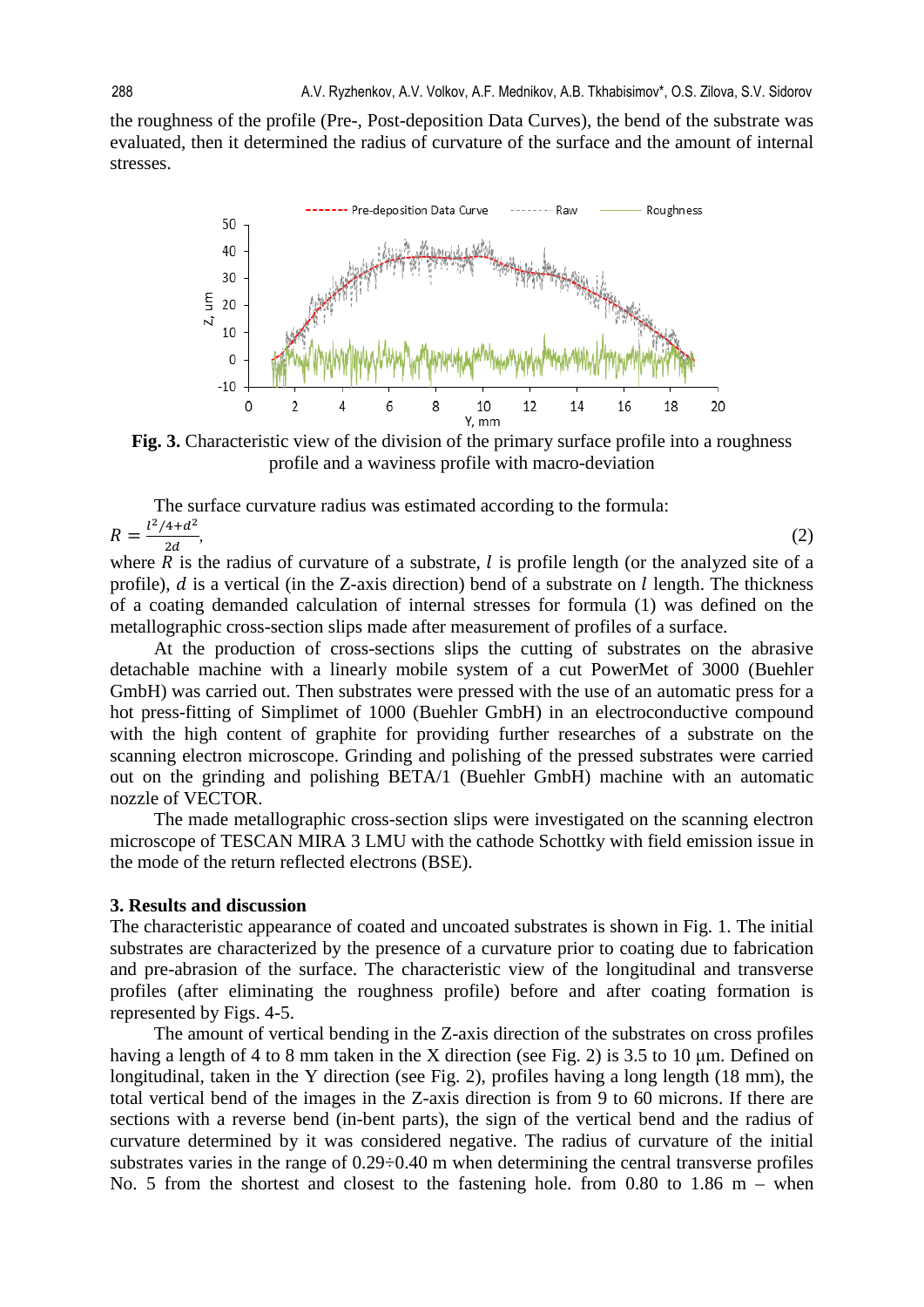determined by edge cross profiles No. 4 and 6, from 0.66 to  $1.26$  m – along with the profile No. 3 closest to the fastening hole, from 0.77 to 0.88 m – according to longitudinal profiles No. 1 and No. 2.



**Fig. 4.** Characteristic view of transverse profiles (after exclusion of roughness profile) before and after coating formation



**Fig. 5.** Characteristic view of longitudinal profiles (after elimination of roughness profile) before and after coating formation

The ion-plasma diamond-like coating of type Ti-TiC-DLC, formed using the HiPIMS technology, according to the results of a micro-microscopic study, has a thickness that varies from 1.2 to 1.9 μm for the test batch of substrates. A characteristic view of the coating structure is given in Fig. 6.



**Fig. 6.** A characteristic view of the Ti-TiC-DLC coating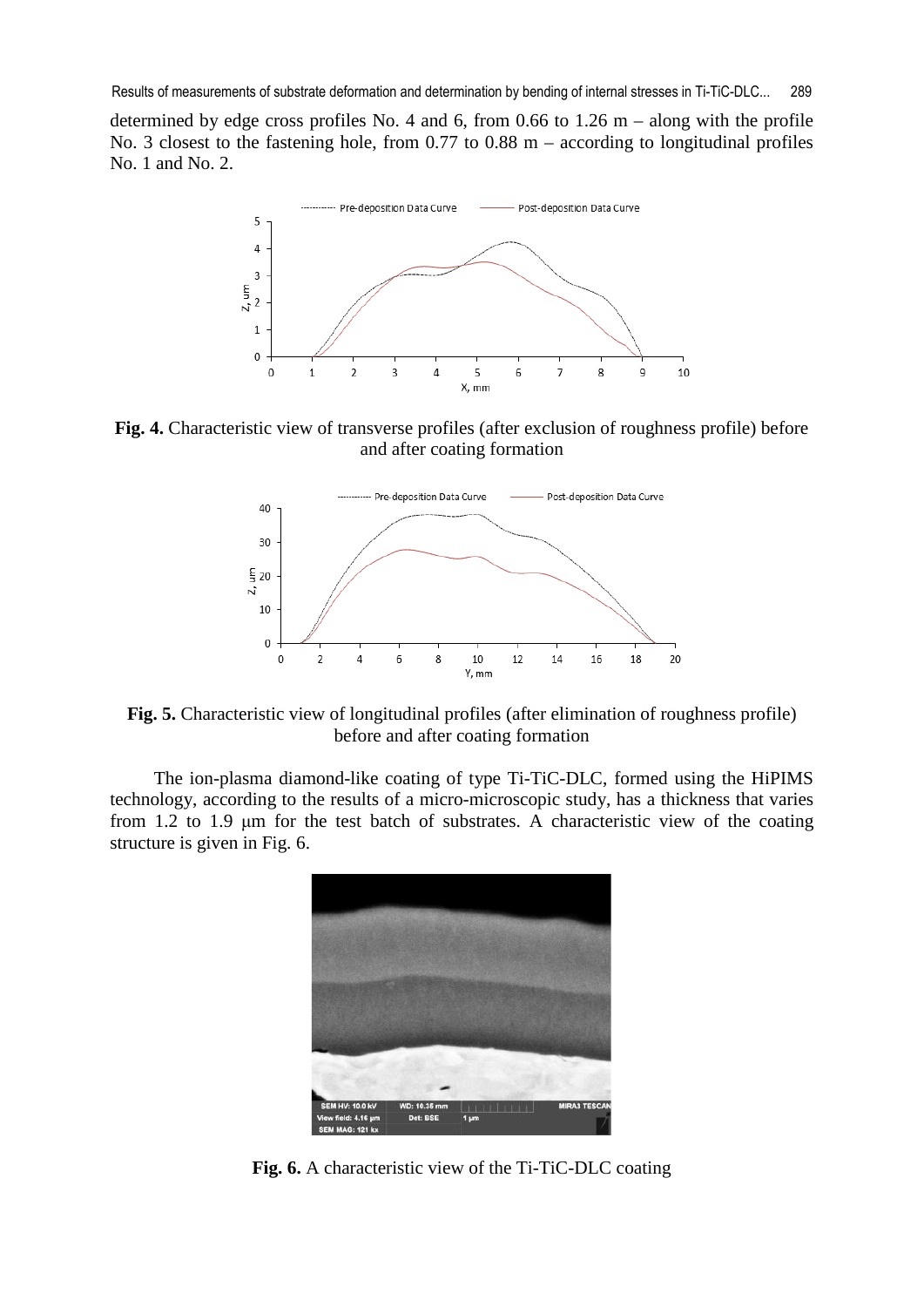The coating reduces vertical bending and increases the radius of curvature of the substrate. Vertical bending on transverse profiles having a length from 4 to 8 mm after application of the coating on different substrates is from 1.5 to 8 mcm. The bend defined on the longitudinal profiles having a length of 18 mm is 7 to 57 μm. The radius of curvature of coated specimens Ti-TiC-DLC ranges from 0.31÷0.44 m when deter-mining the central transverse profiles No. 5 from the shortest and closest to the fastening hole, from 1.0 to 3.0 m – at determination by edge cross profiles No.4 and No. 6, from 0.7 to 2.47 m – along with the closest of the longitudinal profile No. 3 to the fastening hole, from 0.79 to 1.1 m – according to longitudinal profiles No. 1 and No. 2.

The surfaces of the value of average internal tension calculated by a formula Stoney (1) for various substrates on various profiles in a covering of Ti-TiC-DLC fluctuate in the range from 1 to 10 GPa. The average (for the entire batch of samples examined) stress values obtained from longitudinal and transverse surface profiles in different substrate regions for erosion testing are shown in Figs. 7-8. At the same time the dispersion of values of internal tension if to compare various substrates in similar areas, is from  $1.5\div 3$  of GPa for longitudinal profiles and up to 3÷5 of GPa for the cross.

When using the considered geometry of the samples to further follow the change in stresses during erosion tests, it was proposed to exclude from the assessment the pros closest to the fastening hole (longitudinal profile No. 3 and transverse profile No. 5) due to the greatest dispersion of the values obtained. In case of exclusion from the calculation of these profiles, the average value of stresses in the considered coating Ti-TiC-DLC in the longitudinal direction will be 3.0 GPa, in the transverse direction will be 9.0 GPa.



**Fig. 7.** Mean stress values obtained for different substrate regions for erosion testing on longitudinal surface profiles



**Fig. 8.** Mean stress values obtained for different areas of substrates for erosion tests on transverse surface profiles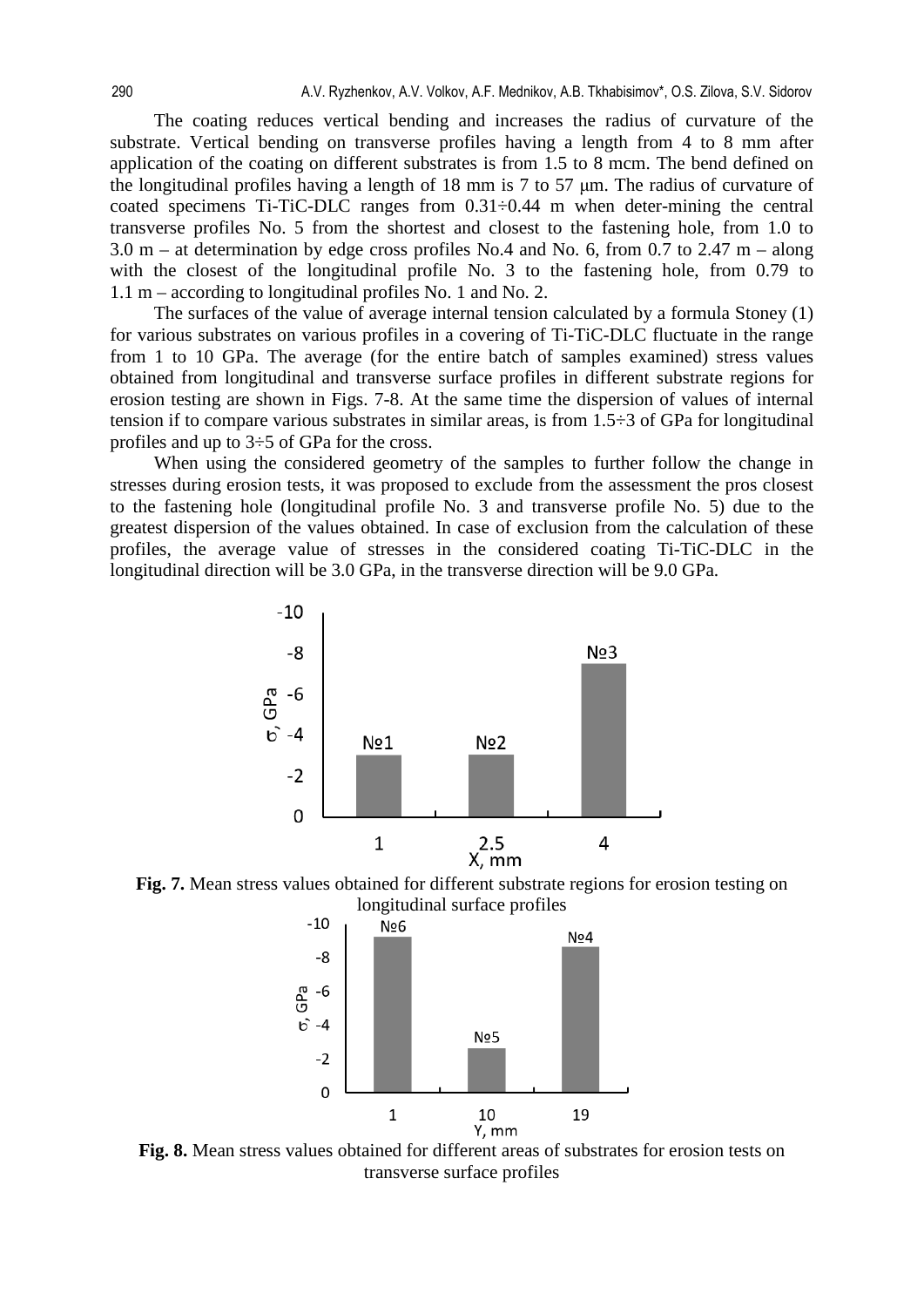Results of measurements of substrate deformation and determination by bending of internal stresses in Ti-TiC-DLC... 291

### **4. Conclusion**

In the work, studies of internal stresses in the Ti-TiC-DLC coating obtained by using the HiPIMS technology were carried out. Pressure studies were carried out by using a developed technique for substrates with geometrics other than the classical configuration used in determining internal stresses in the coating by bending. According to the profiles on the top of the substrates obtained before and after the coating in the longitudinal and transverse directions, bending values were obtained, which were used to calculate curvature and stresses according to the Stoney formula. As a result of conducting studies of a batch of samples, it was revealed that the application using the HiPIMS technology of the selected ion-plasma diamond-like carbon coating of the Ti-TiC-DLC type leads to compressive stresses from 3 (in the longitudinal direction) to 9 GPa (in the transverse direction).

The obtained high values of stresses in the coating can be associated with a nonexcluded contribution to the determined bending of temperature deformations in the material of the substrates themselves, which occur during heating due to the process of coating formation. To take this into account, it is further planned to evaluate the bending of the substrates after the technological process, carried out with a protective shield installed for a number of samples, preventing the application of the coating, but preserving the remaining influencing factors. Nevertheless, to assess the effect of the water drop impact on the deformation of coated samples, only the surface condition preceding it is important, so overstatement of the stress value in the coating will not affect it.

*Acknowledgements. The study was conducted at the National Research University "MPEI" with the financial support of the Ministry of Science and Higher Education of the Russian Federation within the framework of the State task № FSWF-2020-0021 on the topic "Development of scientific and technical foundations for intensification of heat exchange during condensation and improvement of thermohydrodynamic characteristics and wear resistance of power equipment based on modification of functional surfaces".* 

## **References**

[1] Boghe M. DLC Coatings. In: *MTZ Worldw*. 2007. p.12-14.

[2] Grigoriev S, Volosova M, Fyodorov S. DLC-coating Application to Improve the Durability of Ceramic Tool*s*. *Journal of Materials Engineering and Performance.* 2019;28: 4415-4426.

[3] Liskiewicz T, Patnaik A. DLC Coatings in Oil and Gas Production. *Journal of Coating Science and Technology.* 2014;1(1): 59-68.

[4] Hadinata SS, Lee MT, Pan SJ, Tsai WT, Tai CY, Shih CF. Electrochemical performances of diamond-like carbon coatings on carbon steel, stainless steel, and brass. *Thin Solid Films.*  2013;529: 412-416.

[5] Depner-Miller U, Ellermeier J, Scheerer H, Oechsner M, Bobzin K, Bagcivan N, Brögelmann T, Weiss R, Durst K, Schmid C. Influence of application technology on the erosion resistance of DLC coatings. *Surface and Coatings Technology.* 2013;237: 284-291.

[6] Glang R, Holmwood R, Rosenfeld R. Determination of stress in films on single crystalline silicon substrates. *Review of Scientific Instruments.* 1965; 36(1): 7-10.

[7] Singer P. Film Stress and How to Measure it. *Semiconductor International.* 1992;10: 54- 58.

[8] Zayonchkovsky V, Zhuo A, Milyaev I, Perov N, Prokhorov I, Klimov A, Andreev A. Thin metal films with precipitation-hardening magnetic layers of Fe – Cr – Co alloy. *Condensed Media and Interphase Boundaries.* 2019;21(4): 505-518.